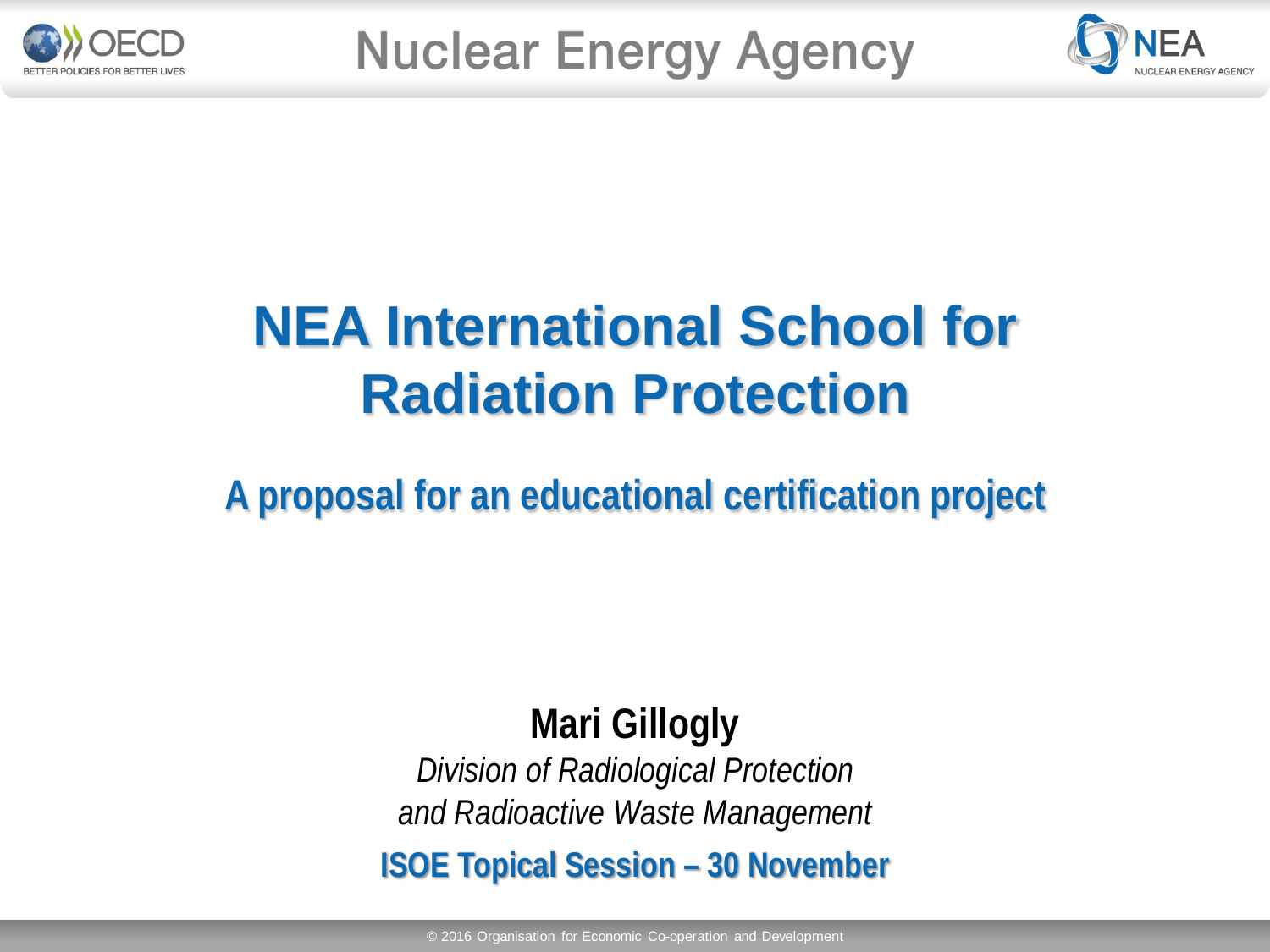



### **Justification and Background for ISRP**

- The system of radiological protection built principally by the ICRP with significant input from the NEA, national governmental and industrial organisations, the IAEA, the WHO, and others.
- Details of today's system maybe understood, but not the history and nuance of the system's development and implementation
- Need to understand the "spirit" of the system to apply it to diverse circumstances
- Numerous educational RP programmes exist, but with gaps

#### *ISRP seeks to close these gaps*

• NEA qualified to develop successful programme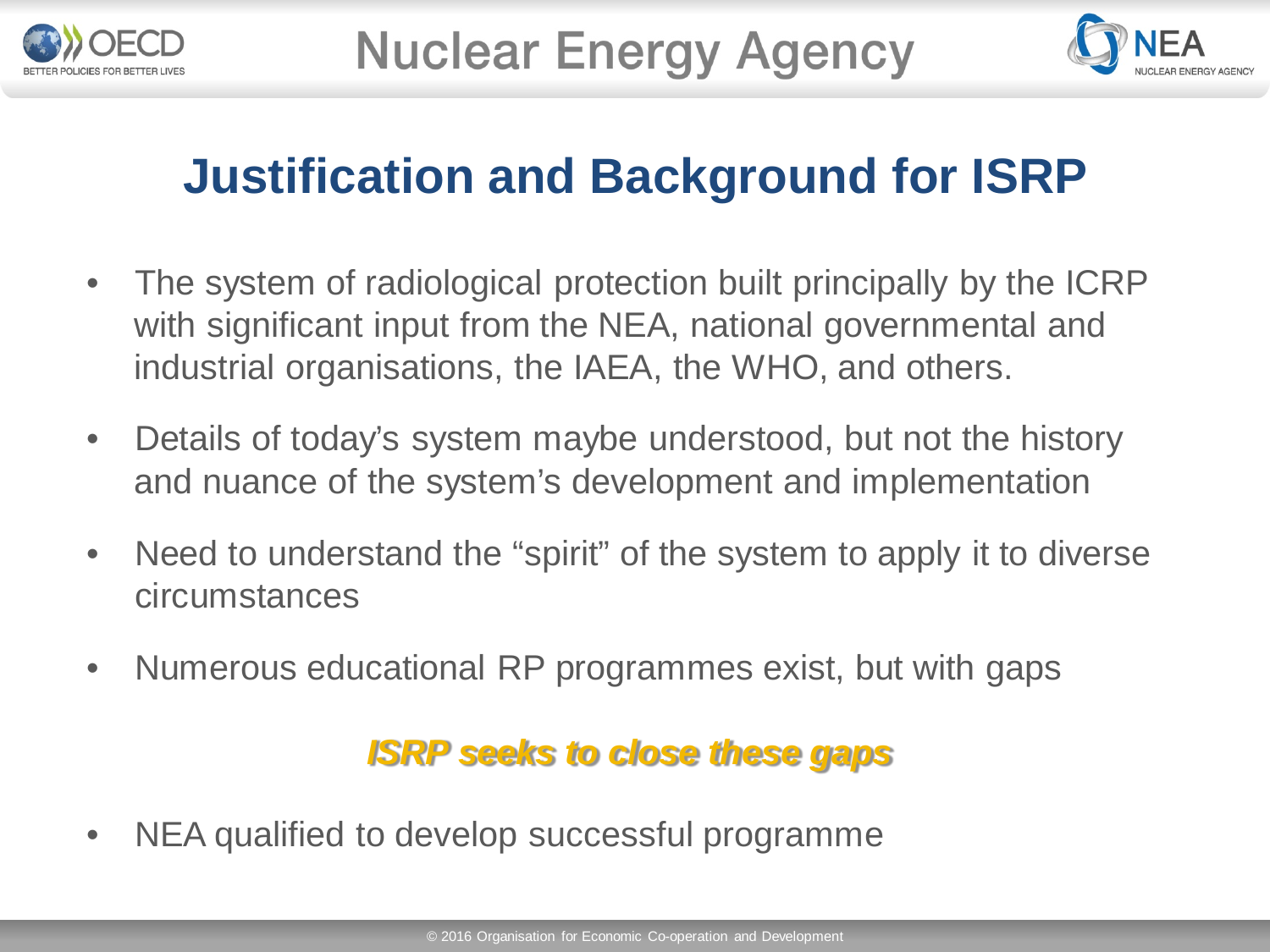



### **ISRP Project Concept**

2015 CRPPH Bureau meeting proposed that the NEA Secretariat should explore the added value of developing an international school to:

- 1. Capture knowledge and nuances of why and what the RP system is today **→ transfer the "spirit"**
- 2. Present the history of the RP system

**→ transfer the "meaning"**

- 3. Provide a critical view of different national regulations and approaches
- 4. Evaluate and discuss how the RP system may evolve **→ state-of-the-art in RP**
- 5. Put the RP system into the context of RP culture

**→ critical understanding of the system** 

**6. Develop a network of RP excellence among participants**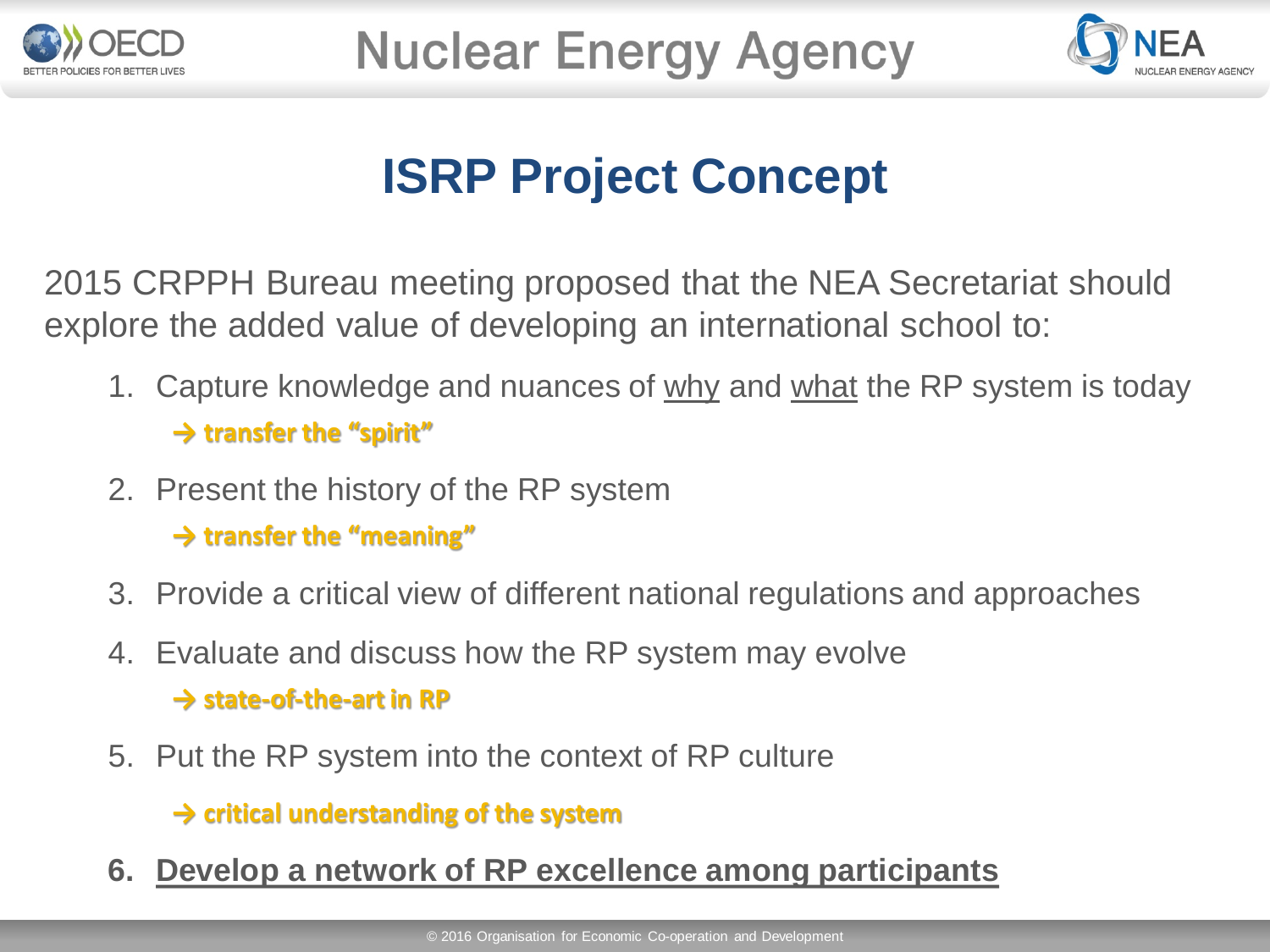



### **Preliminary Actions - Process Flow**

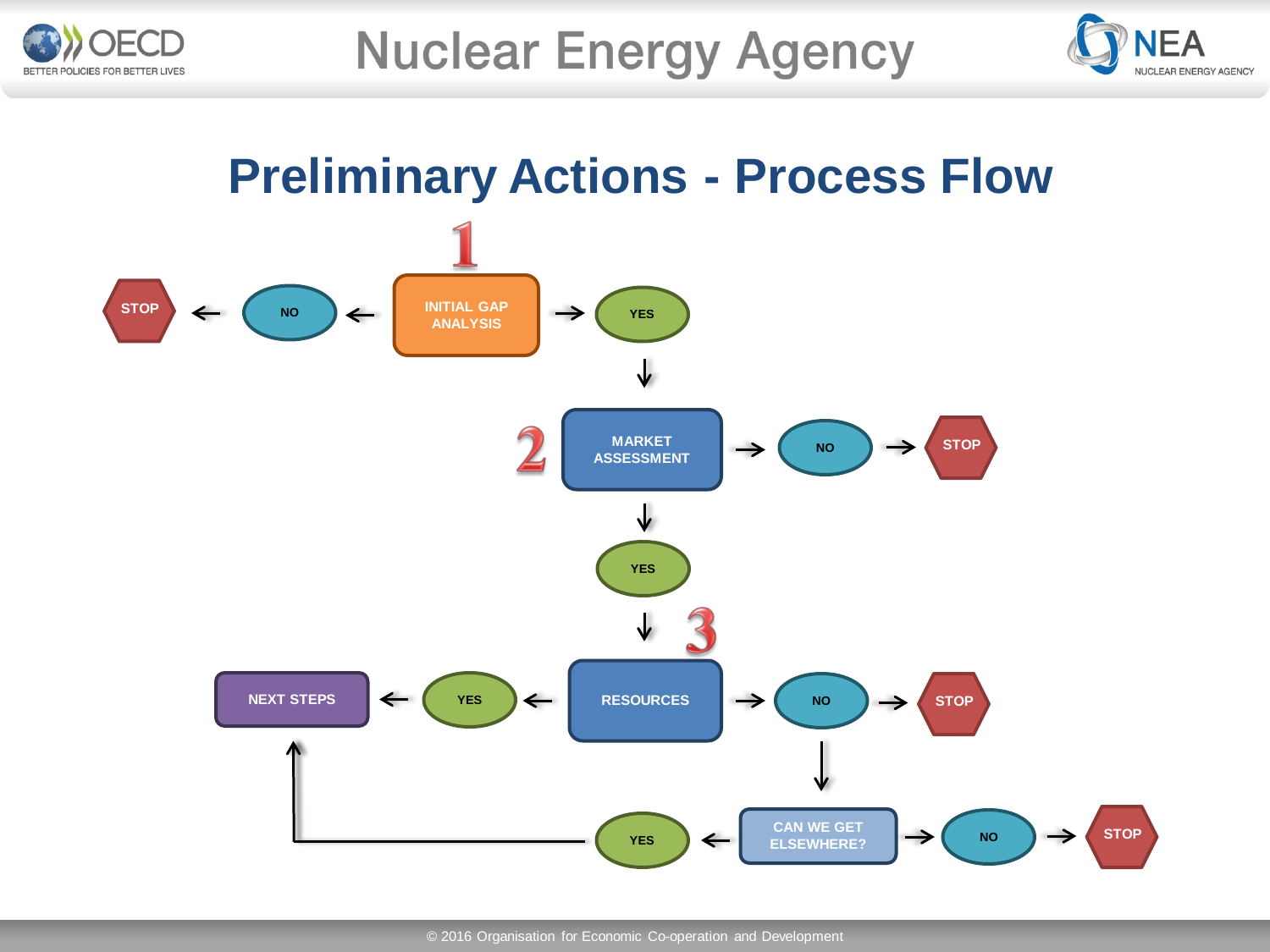



### **Initial Concept**

- Two-weeks (10-days)
	- **Lectures**
	- **Coursework**
	- Case studies
	- Technical training
- Associated with a university programme (such as ECVET is)
- Would offer a diploma or certificate in radiological protection
- Would offer credits towards national professional certification programmes (such as the CHP process in the USA)

#### *Target Audience: early/early-mid career regulatory authority, utility or consultant experts in radiological protection (some students)*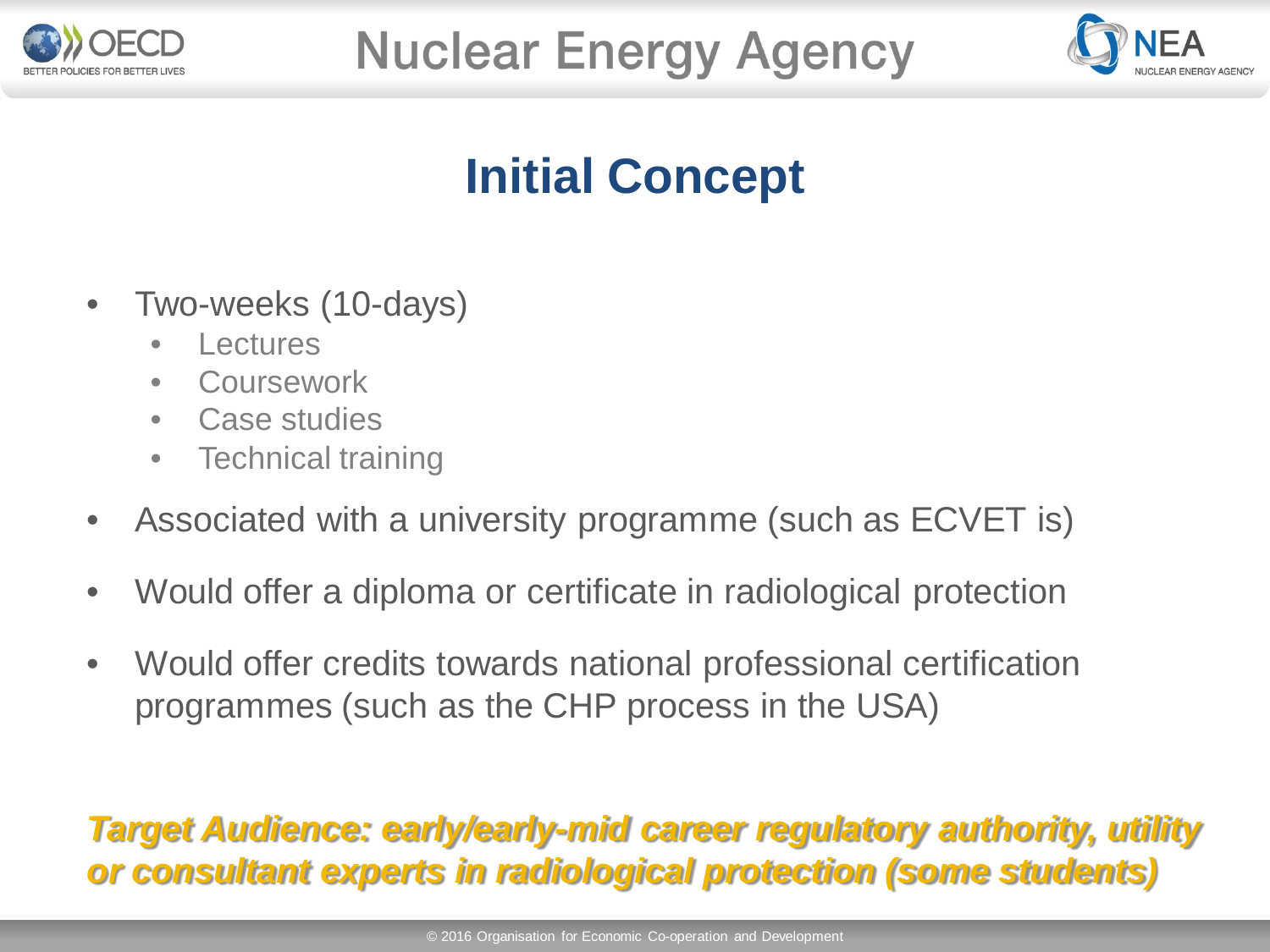



### **Gap Test: Methodology and Results**

- Reviewed 10 existing programmes in RP Training around the world
- These included the more prominent education and training courses hosted by:
	- *Industry*
	- *Not-for-profit or international organisations*
	- *Universities with pre-existing RP focus*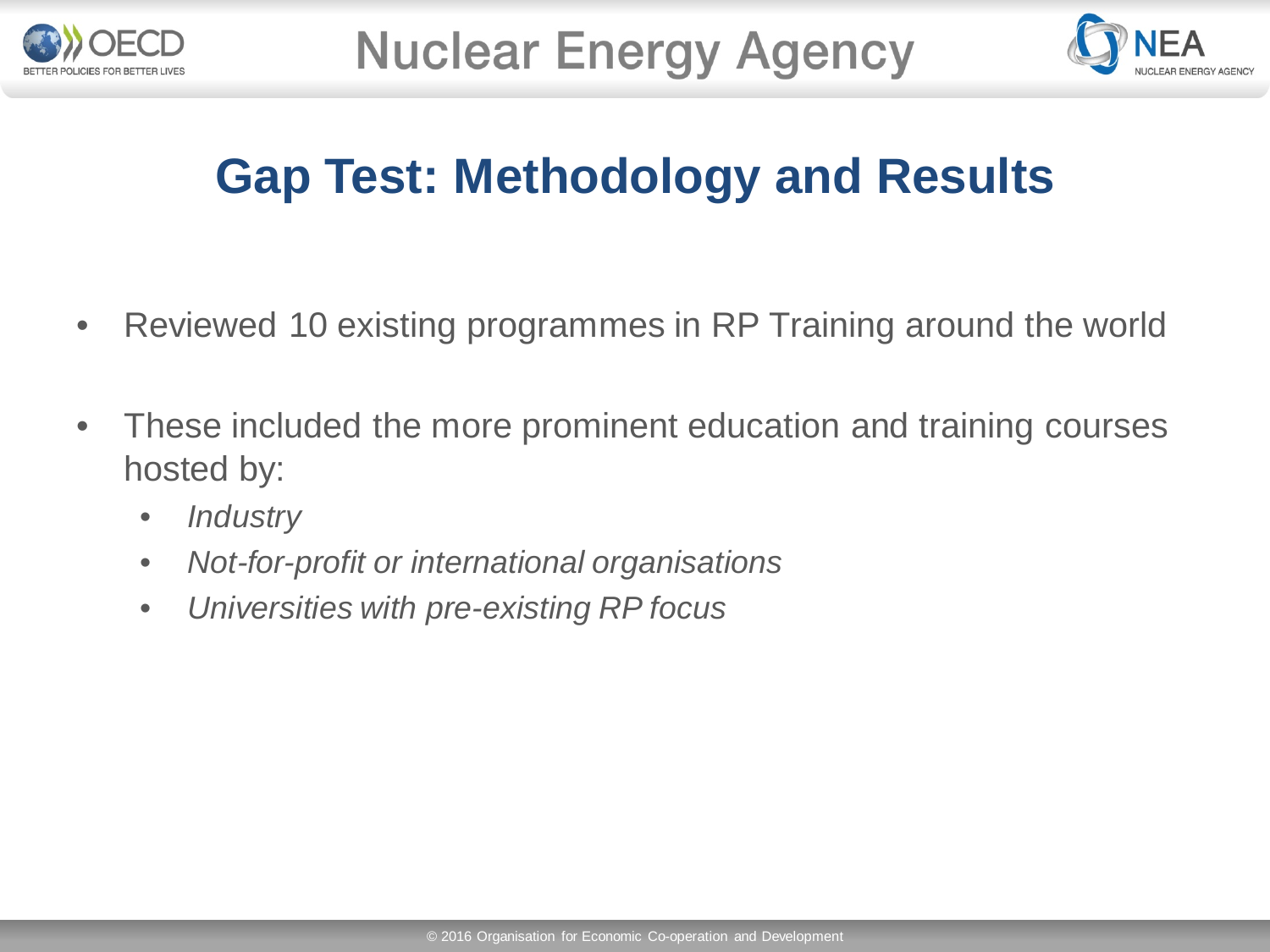



### **Gap Test: Findings**

- 1. A number of programmes include the presentation of ICRP recommendations and their use, but do not discuss the evolution of ICRP *intent* in the context of historical development
- 2. Specific RP/ICRP knowledge transfer from current or experienced professionals to new/early-career professionals: not covered
- 3. State-of-the-art concepts in RP science/biology/technology: covered
- 4. RP decision-making, stakeholder involvement, and the evolution of key areas within the RP system: not covered at length

#### *Goal: find a way to best combine some of the harder science topics with these policy and social topics*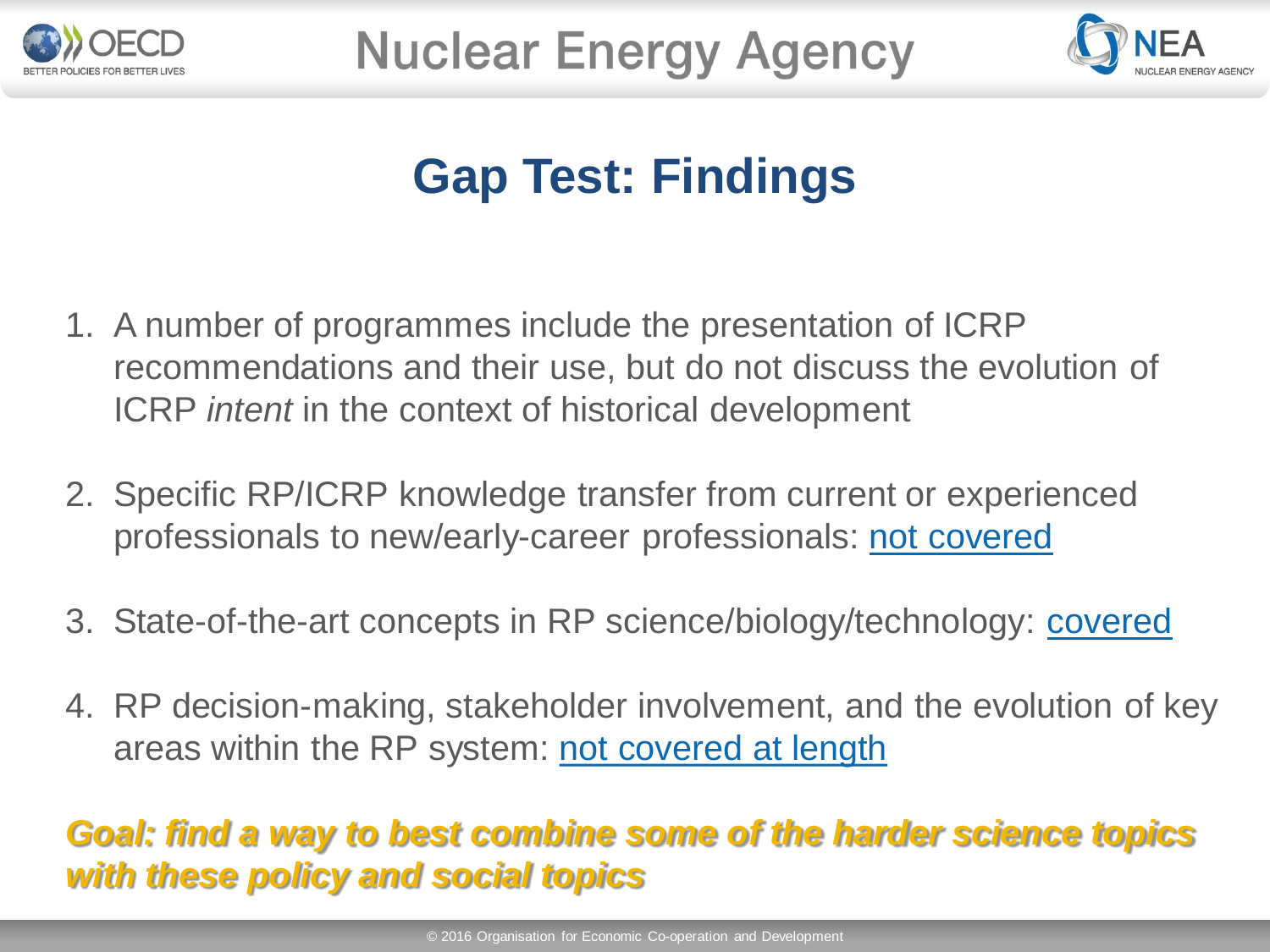



### **Latest discussion with CRPPH Bureau**

• If project is to continue, **three potential concepts for ISRP** should be considered.

#### **Option 1 (10-Day Programme)**:

*Covers the following areas of RP*: the evolution, meaning and intent of ICRP, regulatory perspectives, emergency and recovery management, RP science, exposure/dose, nuclear law, interfaces with nuclear safety, etc.

*Organizer*: NEA and University

*Host location*: University

*Outcome*: Certificate/Diploma for long course

*Ownership of organisation plus event*: FULL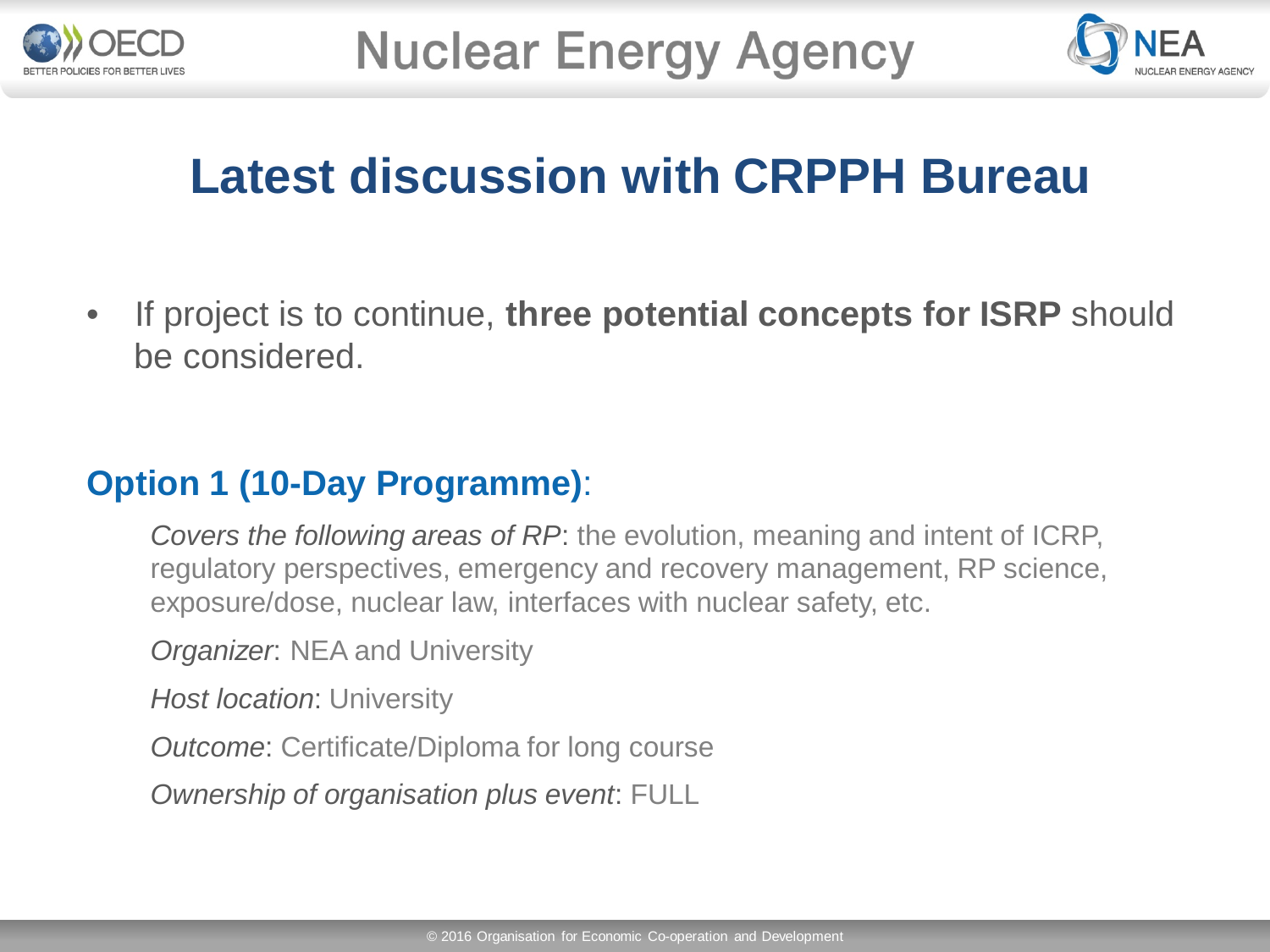



### **Latest discussion with CRPPH Bureau**

#### **Option 2 (3-Day Programme)**:

*Covers the following areas of RP*: ICRP, legal, regulatory, nuclear safety, emergency preparedness, international and national programs, state-of-the-state of RP, challenges, etc.

*Organizer*: NEA and University or NEA jointly with IAEA/EC

*Host location*: University or NEA Paris

*Outcome*: Certificate/Diploma for short course

*Ownership of organisation plus event*: PARTIAL

#### **Option 3 (Half- to 1-Day Programme)**:

*Covers the following areas of RP*: ICRP-specific (meaning, legacy, challenges, future) *Organizer*: Already existing *Host location*: Existing programme *Outcome*: Based on existing programme *Ownership of organisation plus event*: LITTLE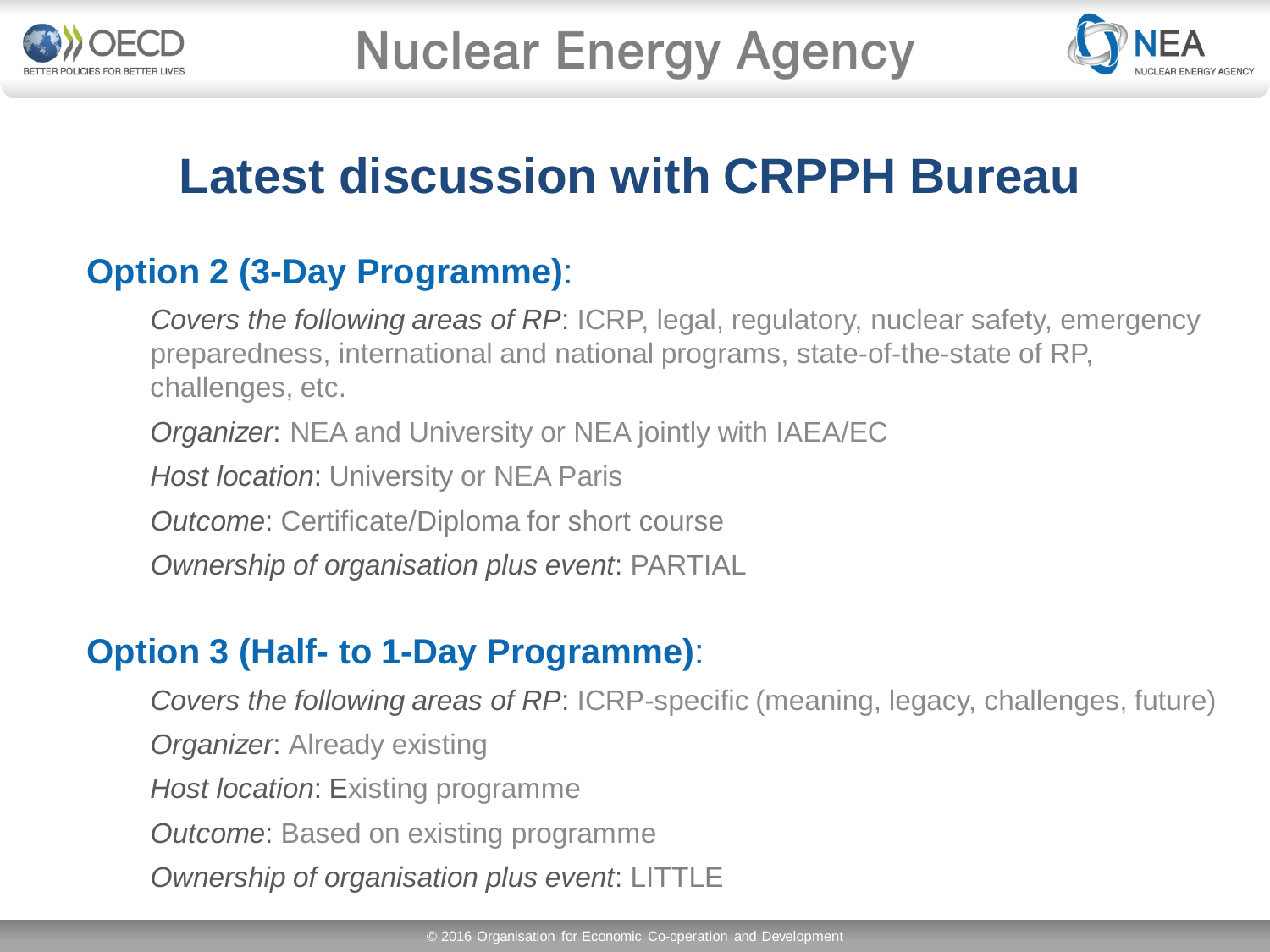



### **Decision**

Focus attention on planning for:

#### **Option 1 (10-Day Programme)**:

*Covers the following areas of RP*: the evolution, meaning and intent of ICRP, regulatory perspectives, emergency and recovery management, RP sciences, exposure/dose, nuclear law, interfaces with nuclear safety, etc.

*Organizer*: NEA and University

*Host location*: University

*Outcome*: Certificate/Diploma for long course

*Ownership of organisation plus event*: FULL

#### *TIMELINE: Project Development 2017-2018 Project Delivery Summer 2018*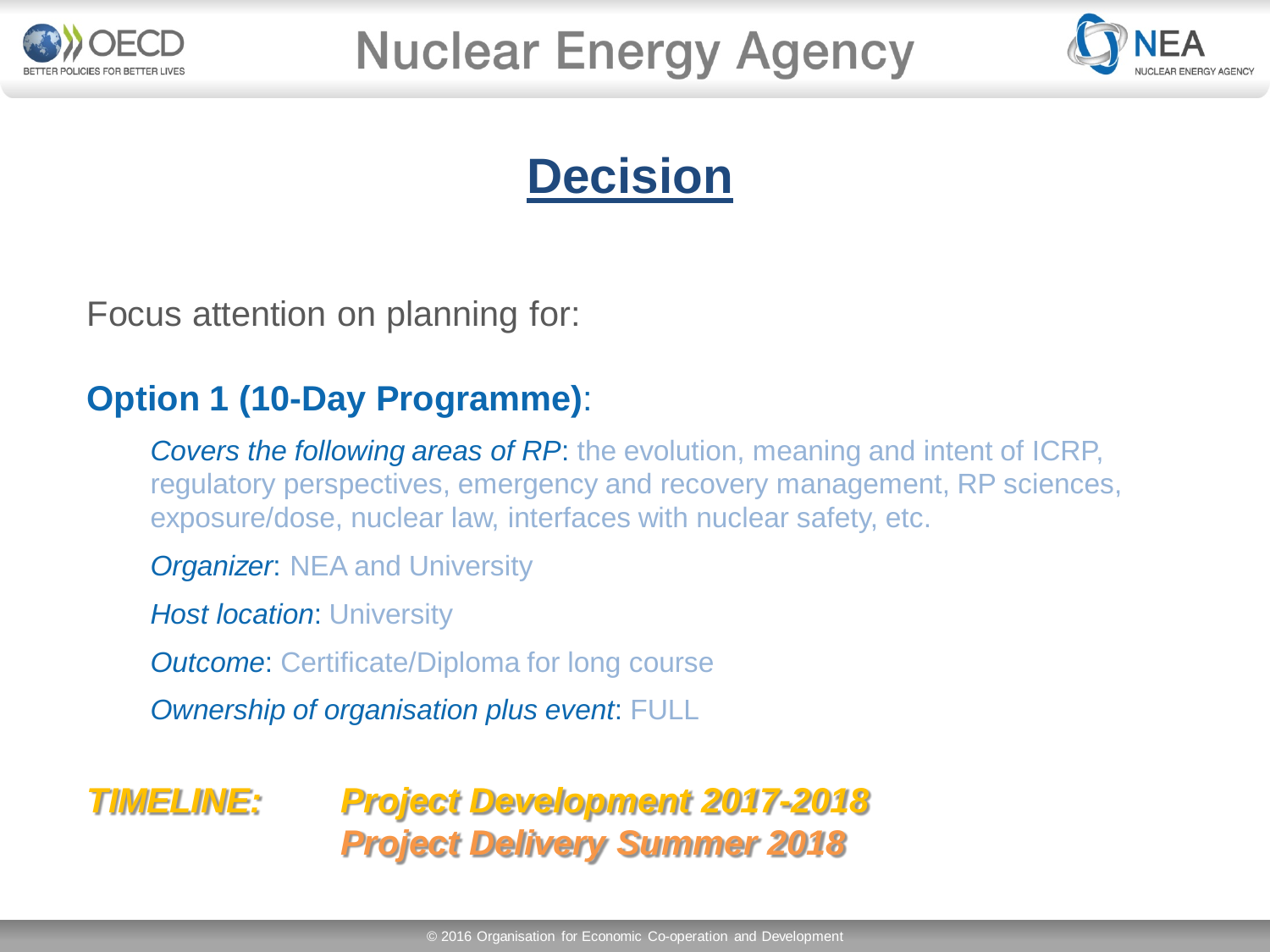



### **Provisional Programme**

#### **The following areas could be addressed (5-10 day programme):**

#### **Brief Overview of the Radiological Protection System**

- introduction to radiological protection;
- international institutions and organisations;
- international radiological protection standards;

#### **Historical Development of the RP Framework and System;**

• UNSCEAR, ICRP, IAEA and the International BSS, European Commission and the BSS Directive, NEA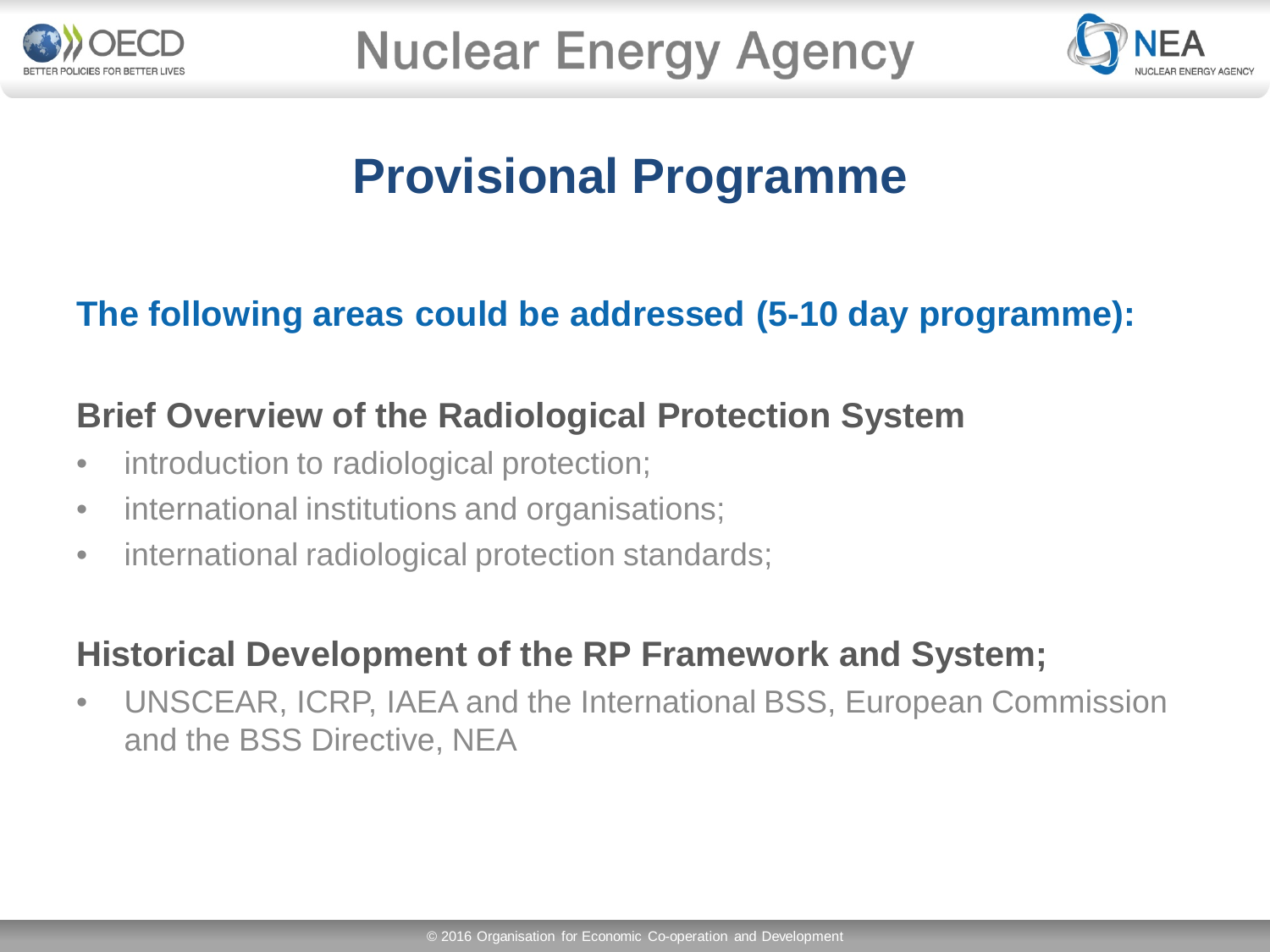



### **Provisional Programme**

#### **The "Meaning" of the System's Framework Elements**

- Justification, Optimisation,
- Application of Dose Limits
- Exposure Situations, Types of Exposure
- Radiological Protection of the Environment
- Numeric Criteria

#### **Case studies to illustrate interpretational difficulties**

### **Evolving areas of radiological protection application**

• Emergency Management, Medicine, Radioactive Waste Management, NORM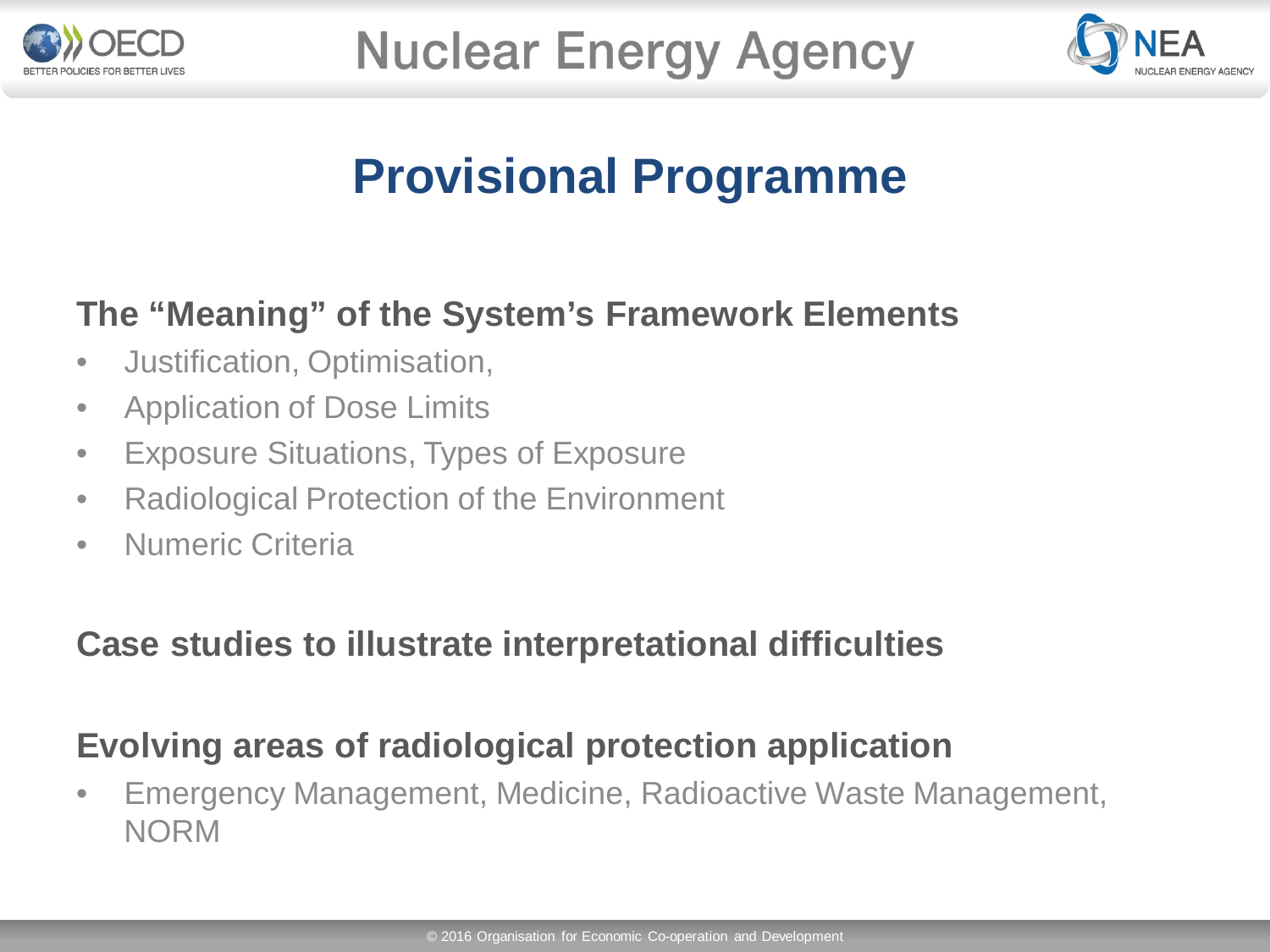



### **Provisional Programme**

### **State-of-the-Art radiological protection biological science**

- Epidemiology
- Radiation Biology

#### **Evolution of the system**

- Individualisation of Risk
- Post-Accident Psychological Detriment
- Prevailing Circumstances
- Stakeholder Involvement
- Holistic Approach to Radiological Exposure: Public, Medical, Occupational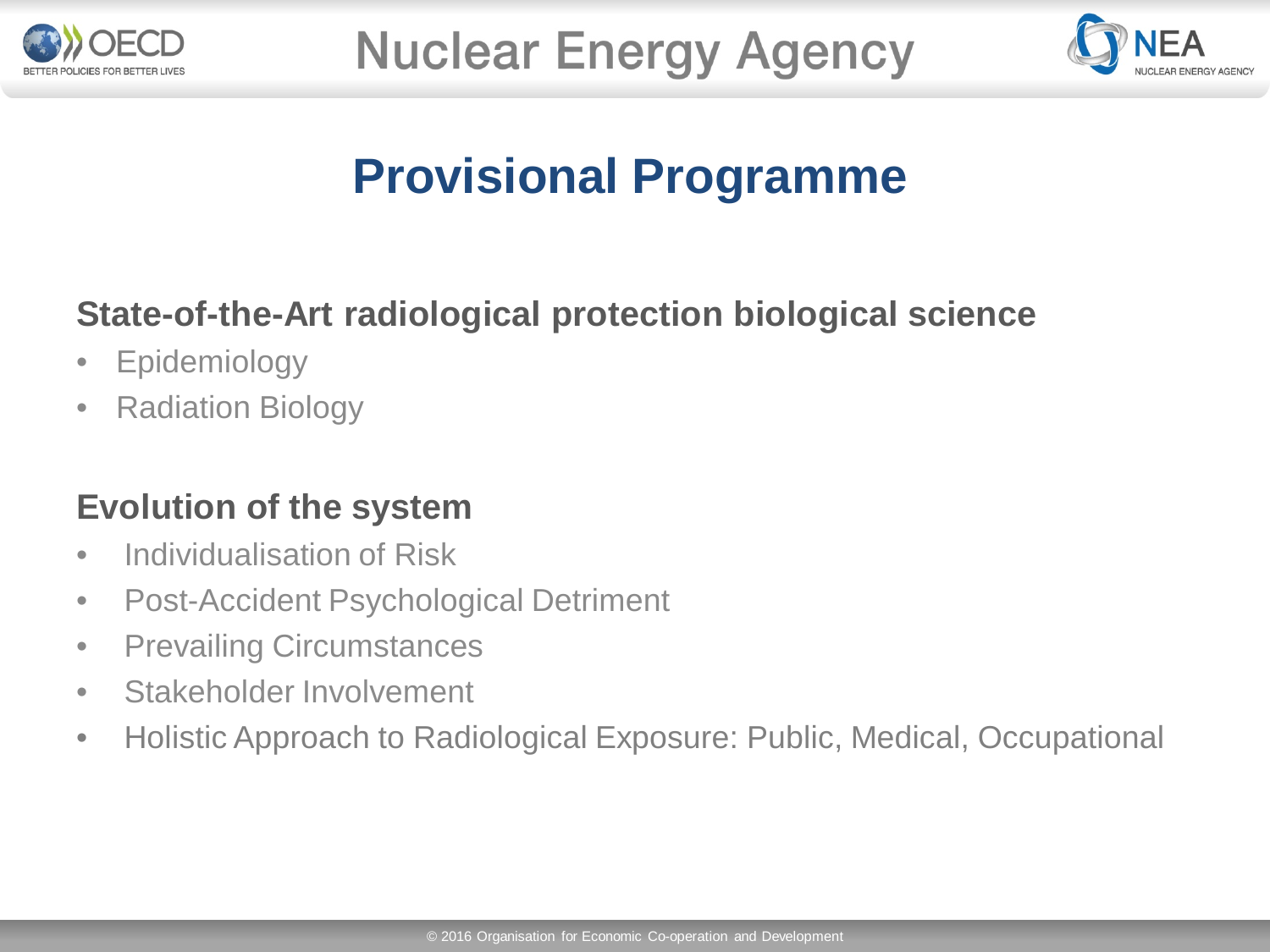



### **Next Steps**

#### *NOTE: Bureau approved steps forward in October*

#### **NOW:**

- Identification of Programme Committee and key partners
- Resource Assessment (staffing/finances)
	- *Internal and support from other potential partner organisations?*

#### **THEN**:

- Work within RP community to identify further areas to address
	- *Survey to RP specialists to ensure "desire" and "attractiveness" of topics, location, etc.*
- Identify willing/appropriate university partner *(2 in consideration)*
- Coordinate with relevant international organisations / assure all relevant radiological aspects are addressed
- Reconfigure internal and external resources based on findings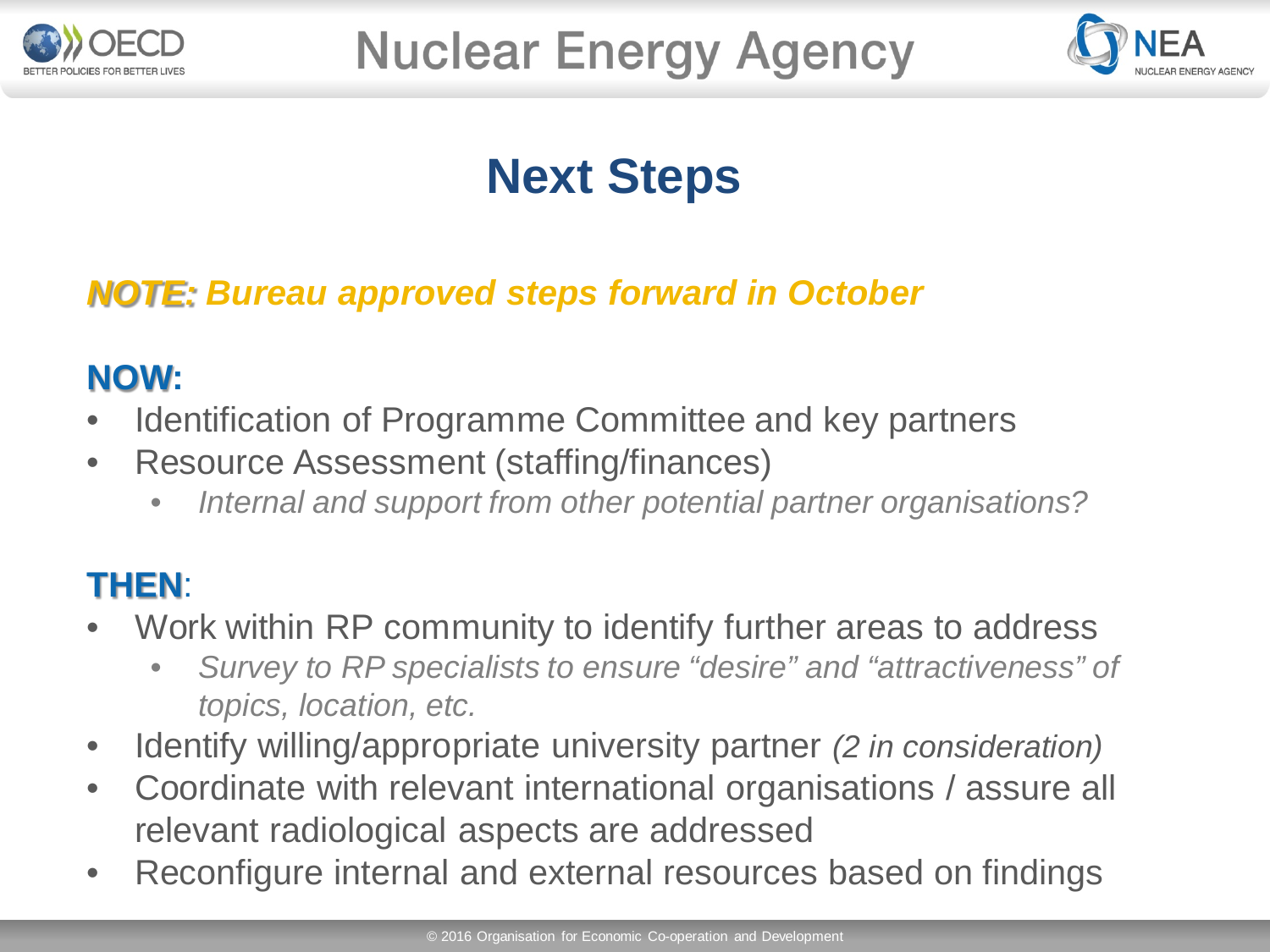